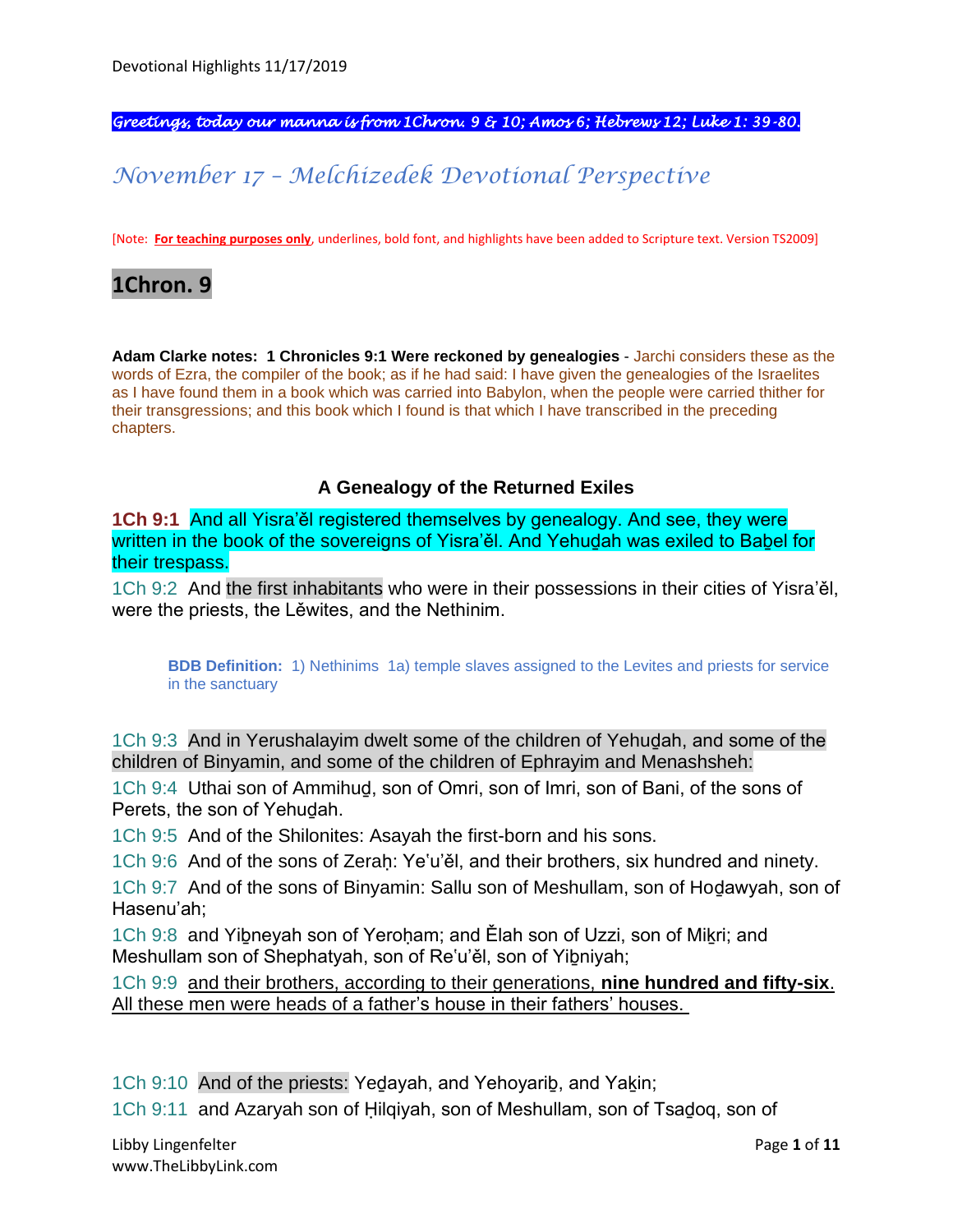Merayoth, son of Ahitub, the officer over the House of Elohim;

1Ch 9:12 and Adayah son of Yeroham, son of Pashhur, son of Malkiyah; and Ma'asai son of Adi'ěl, son of Yahzěrah, son of Meshullam, son of Meshillěmith, son of Imměr; 1Ch 9:13 and their brothers, heads of their fathers' houses, **one thousand seven hundred and sixty**, able men for the work of the service of the House of Elohim.

1Ch 9:14 And of the Lěwites: Shemayah son of Ḥashshuḇ, son of Azriqam, son of Hashabyah, of the sons of Merari;

1Ch 9:15 and Bagbaggar, Heresh, and Galal, and Mattanyah son of Mika, son of Zikri, son of Asaph;

1Ch 9:16 and Oḇaḏyah son of Shemayah, son of Galal, son of Yeḏuthun; and Bereḵyah son of Asa, son of Elqanah, who dwelt in the villages of the Netophathites.

1Ch 9:17 And the gatekeepers: Shallum, and Aggub, and Talmon, and Ahiman, and their brothers – Shallum the chief.

1Ch 9:18 And up till then they were gatekeepers for the camps of the children of Lěwi at the Sovereign's Gate on the east.

1Ch 9:19 And Shallum son of Qorě, son of Ebyasaph, son of Qorah, and his brothers, from his father's house, the Qorhites, were over the work of the service, quards of the thresholds of the Tent. And their fathers had been guards of the entrance to the camp of .יהוה

1Ch 9:20 And Pineḥas son of El'azar was leader over them in time past. יהוה was with him.

1Ch 9:21 Zekaryah son of Meshelemyah was gatekeeper at the entrance of the Tent of Appointment.

1Ch 9:22 All those chosen as gatekeepers at the thresholds were **two hundred and twelve**. They were registered by genealogy, in their villages. Dawiḏ and Shemu'ěl the seer had appointed them to their office of trust.

1Ch 9:23 So they and their sons were over the gates of the House of יהוה, the House of the Tent, by watches.

1Ch 9:24 The gatekeepers were on the four sides: the east, west, north, and south.

1Ch 9:25 And their brothers in their villages had to come with them from time to time for seven days.

1Ch 9:26 For the four chief gatekeepers were in an office of trust. They were Lewites, and they were over the rooms and treasuries of the House of Elohim.

1Ch 9:27 And they spent the night all around the House of Elohim because they had the duty, and they were to open it morning by morning.

- $\downarrow$  1Ch 9:28 And some of them were over the vessels of service, for they brought them in and took them out by count.
- $\ddagger$  1Ch 9:29 And some of them were appointed over the vessels, even over all the vessels of the set-apart place, and over the fine flour and the wine and the oil and the incense and the spices.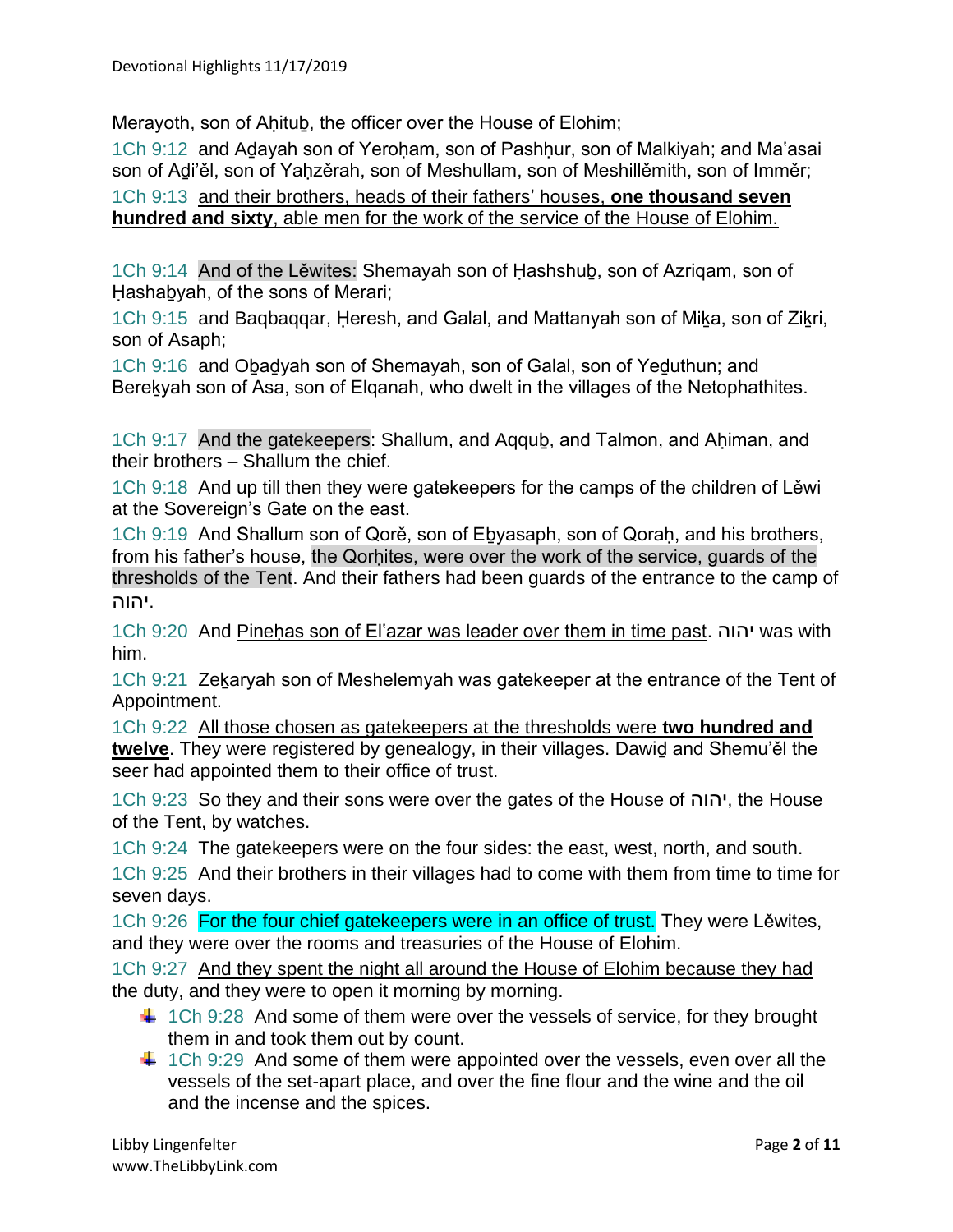- $\downarrow$  1Ch 9:30 And some of the sons of the priests blended the compound of spices.
- $\ddagger$  1Ch 9:31 And Mattithyah of the Lěwites, the first-born of Shallum the Qorḥite, was entrusted with the making of the flat cakes.
- $\ddot{\text{+}}$  1Ch 9:32 And some of their brothers of the sons of the Qehathites were over the showbread, to prepare every Sabbath.
- $\ddot$  1Ch 9:33 And these were the singers, heads of the fathers' houses of the Lěwites, in the rooms, and were exempted from other duties, for they were employed in that work day and night.

1Ch 9:34 These heads of the fathers' houses of the Lěwites were heads throughout their generations. They dwelt at Yerushalayim.

### **Saul's Genealogy Repeated**

1Ch 9:35 And Ye'i'ěl the father of Gib'on, whose wife's name was Ma'akah, dwelt at Giḇ'on.

1Ch 9:36 And his first-born son was Aḇdon, then Tsur, and Qish, and Ba'al, and Něr, and Naḏaḇ,

1Ch 9:37 and Gedor, and Ahyo, and Zekaryah, and Migloth.

1Ch 9:38 And Miqloth brought forth Shim'am. And they too dwelt alongside their relatives in Yerushalayim, with their brothers.

1Ch 9:39 And Něr brought forth Qish, and Qish brought forth Sha'ul, and Sha'ul brought forth Yehonathan, and Malkishua, and Abinadab, and Esh-Ba'al.

1Ch 9:40 And the son of Yehonathan was Meriḇ-Ba'al, and Meriḇ-Ba'al brought forth Mikah.

1Ch 9:41 And the sons of Miḵah: Pithon, and Meleḵ, and Taḥrěa,

1Ch 9:42 and Aḥaz, who brought forth Yarah; and Yarah brought forth Alemeth, and Azmaweth, and Zimri. And Zimri brought forth Motsa;

1Ch 9:43 and Motsa brought forth Bin'a, and Rephayah was his son, El'asah his son, Atsěl his son.

1Ch 9:44 And Atsěl had six sons whose names were these: Azrigam, Bokeru, and Yishma'ěl, and She'aryah, and Oḇaḏyah, and Ḥanan. These were the sons of Atsěl.

# **1Chronicles 10**

### **The Death of Saul and His Sons**

**1Ch 10:1** And the Philistines fought against Yisra'ěl. And the men of Yisra'ěl fled from before the Philistines, and fell slain on Mount Gilboa.

1Ch 10:2 And the **Philistines pursued Sha'ul and his sons, and the Philistines struck Yonathan, and Aḇinaḏaḇ, and Malkishua, sons of Sha'ul.**

Saul's three sons are struck by the Philistines including the beloved Jonathan.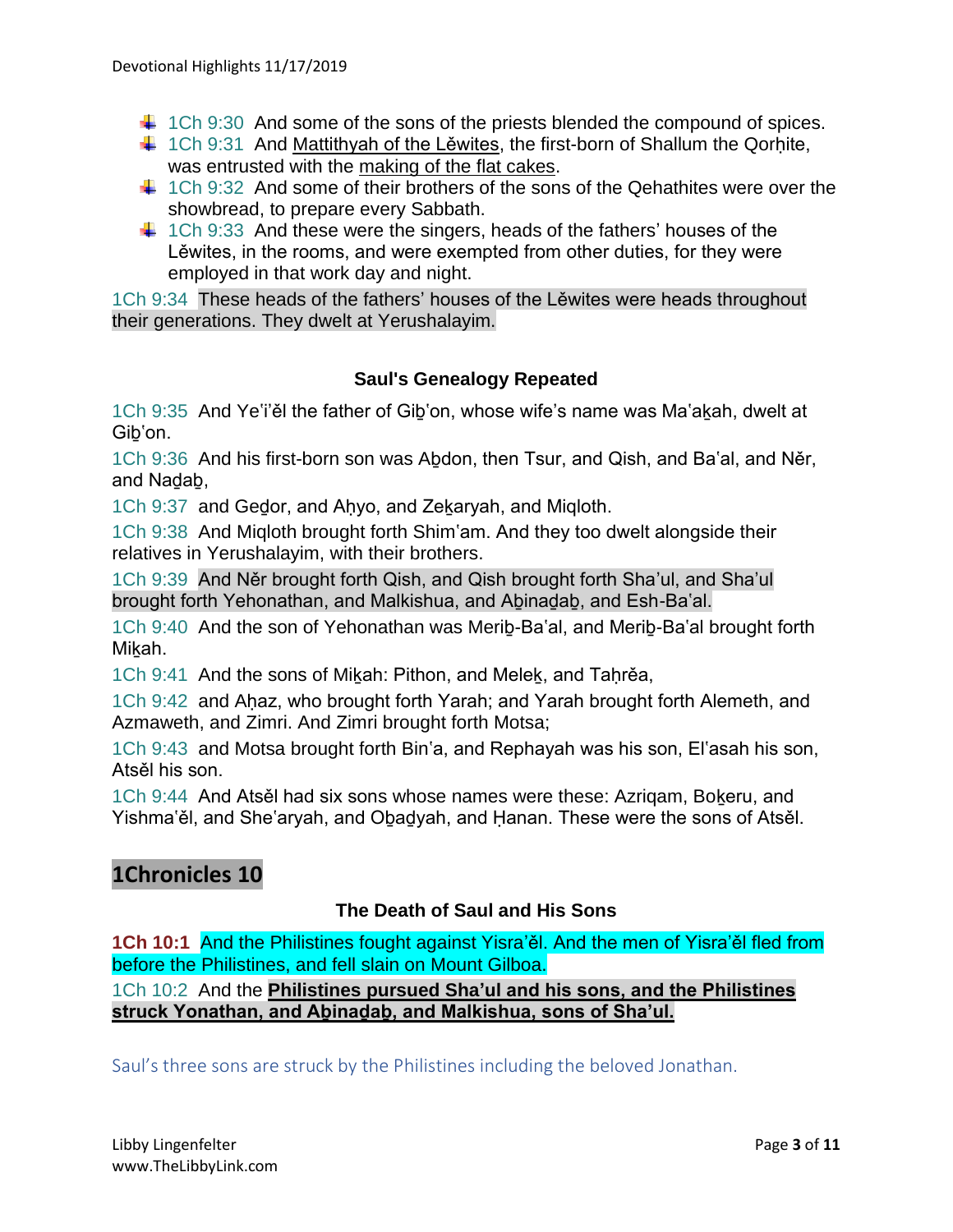1Ch 10:3 And the battle was heavy on Sha'ul. And the archers hit him, and he was wounded by the archers.

1Ch 10:4 And Sha'ul said to his armor-bearer, "Draw your sword, and thrust me through with it, lest these uncircumcised ones come and abuse me." But his armorbearer would not, for he was much afraid, **so Sha'ul took a sword and fell on it**.

## 1Ch 10:5 **And when his armor-bearer saw that Sha'ul was dead, he also fell on his sword and died.**

Saul's armor bearer acts very nobly and reverently. One wonders if David who was once Saul's armor bearer had any impact on this armor-bearer's character. Afterall, he had stepped into a role once held by David.

1Sa 16:21 And Dawiḏ came to Sha'ul and stood before him. And he loved him greatly, and he became his armor-bearer.

1Ch 10:6 Thus Sha'ul and his three sons died, and all his house – they died together. 1Ch 10:7 And when all the men of Yisra'ěl who were in the valley saw that they had fled and that Sha'ul and his sons were dead, they forsook their cities and fled, and the Philistines came and dwelt in them.

1Ch 10:8 And the next day it came to be, when the Philistines came to strip the slain, that they found Sha'ul and his sons fallen on Mount Gilboa.

1Ch 10:9 And they stripped him and took his head and his armor, and sent word throughout the land of the Philistines to proclaim the news among their idols and among the people,

1Ch 10:10 and put his armor in the house of their mighty ones, and fastened his head in the house of Daḡon.

1Ch 10:11 And all Yaḇěsh Gil'aḏ heard of all that the Philistines had done to Sha'ul,

1Ch 10:12 and all the brave men arose and took the body of Sha'ul and the bodies of his sons. And they brought them to Yaḇěsh, and buried their bones under the tamarisk tree at Yaběsh, and fasted seven days.

The brave men of Yaḇěsh Gilad retrieved the bodies of Saul and his sons and gave them a proper burial and mourned and fasted for seven days.

1Ch 10:13 Thus Sha'ul died for his trespass which he had trespassed against יהוה,

- because he did not guard the Word of יהוה,
- $\ddot{+}$  and also for asking a medium for to make inquiry,
- $\downarrow$  1Ch 10:14 and did not inquire of יהוה. So He put him to death, and turned the reign over to Dawid son of Yishai.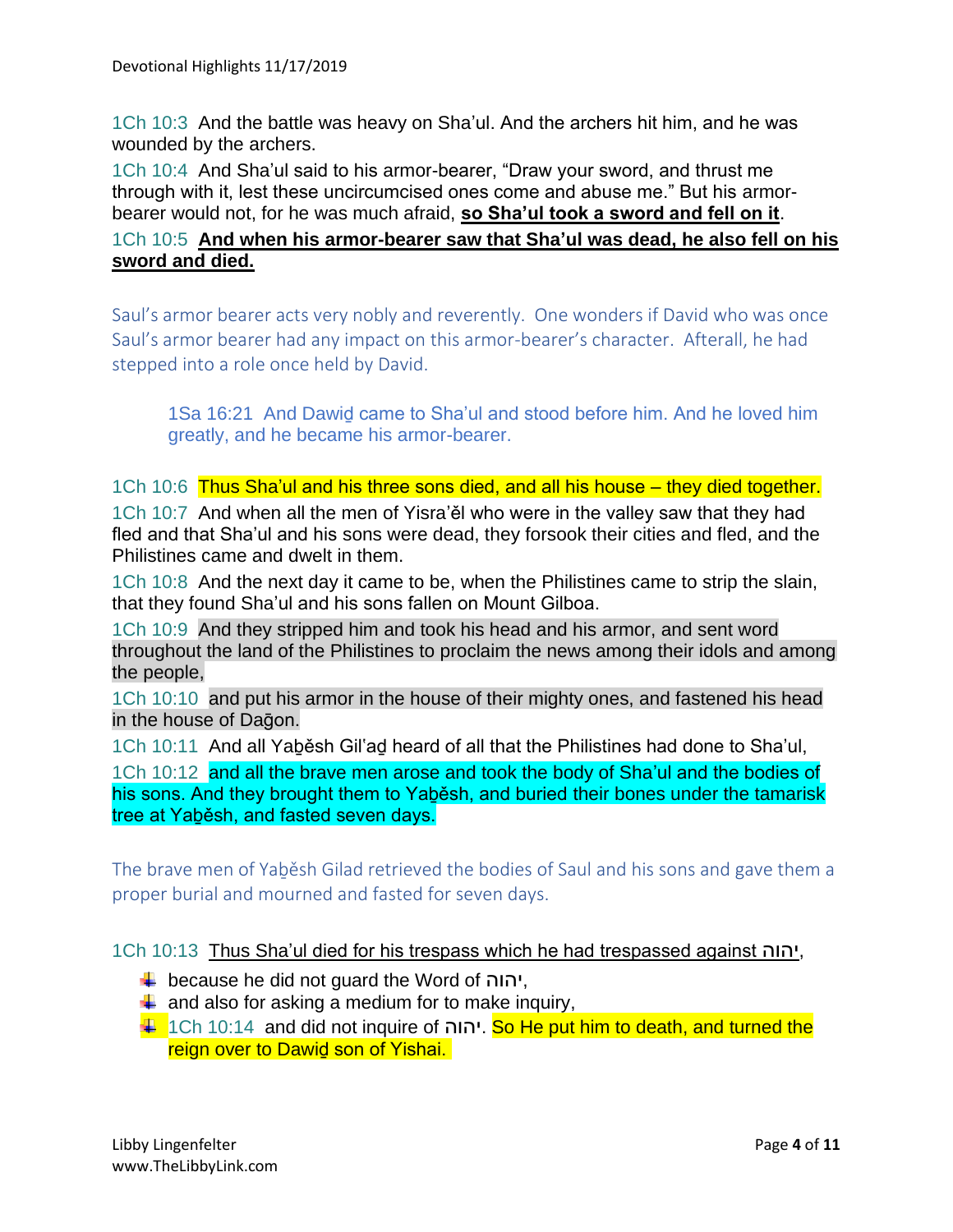# **Amos 6**

### **Woe to Those at Ease in Zion**

**Amo 6:1** Woe to those at ease in Tsiyon, and those trusting in Mount Shomeron, the distinguished ones among the chief of the nations, to whom the house of Yisra'ěl comes!

Amo 6:2 Pass over to Kalneh and see, and from there go to Ḥamath the great. Then go down to Gath of the Philistines. Are you better than these reigns, or is their border greater than your border?

Amo 6:3 You who are putting off the day of evil, yet bring near the seat of violence,

Amo 6:4 who are lying on beds of ivory, and are stretched out on your couches, and are eating lambs from the flock and calves from the midst of the stall,

Isa 5:11 Woe to those who rise early in the morning pursuing strong drink, who stay up late at night – wine inflames them!

Isa 5:12 And the lyre and the harp, the tambourine and flute, and wine are in their feasts; but they do not regard the deeds of יהוה, nor see the work of His hands.

Amo 6:5 who are singing to the sound of the harp, having composed songs for themselves like Dawiḏ,

Amo 6:6 who are drinking wine from bowls, and anoint with the finest ointments,  $|$ yet they have not been pained over the breach of Yosěph!

Rev 18:17 For in one hour such great riches was laid waste.' And every shipmaster, and every passenger, and sailors, and as many as work the sea *for their living*, stood at a distance,

The chief dignitaries associated with Samaria, the northern kingdom, and Zion, the southern kingdom of Judah, were totally focused on self-indulgence, iniquity, and abominations. They were not concern with the welfare and hardships of others. Their iniquity was overflowing just as was their overindulgence of drinking from bowls rather than cups.

### Amo 6:7 Therefore

- $\downarrow$  they shall now go into exile, with the first of the exiles,
- $\ddot{+}$  and the feasting of the stretched-out ones shall cease!

Amo 6:8 The Master יהוה has sworn by Himself, יהוה Elohim of hosts declares,

- $\ddagger$  "I am loathing the pride of Ya'aqob, and I have hated his palaces.
- $\ddot{\phantom{1}}$  Therefore I shall deliver up the city and all that is in it."
- $\ddot$  Amo 6:9 And it shall be, that if ten men remain in one house, they shall die.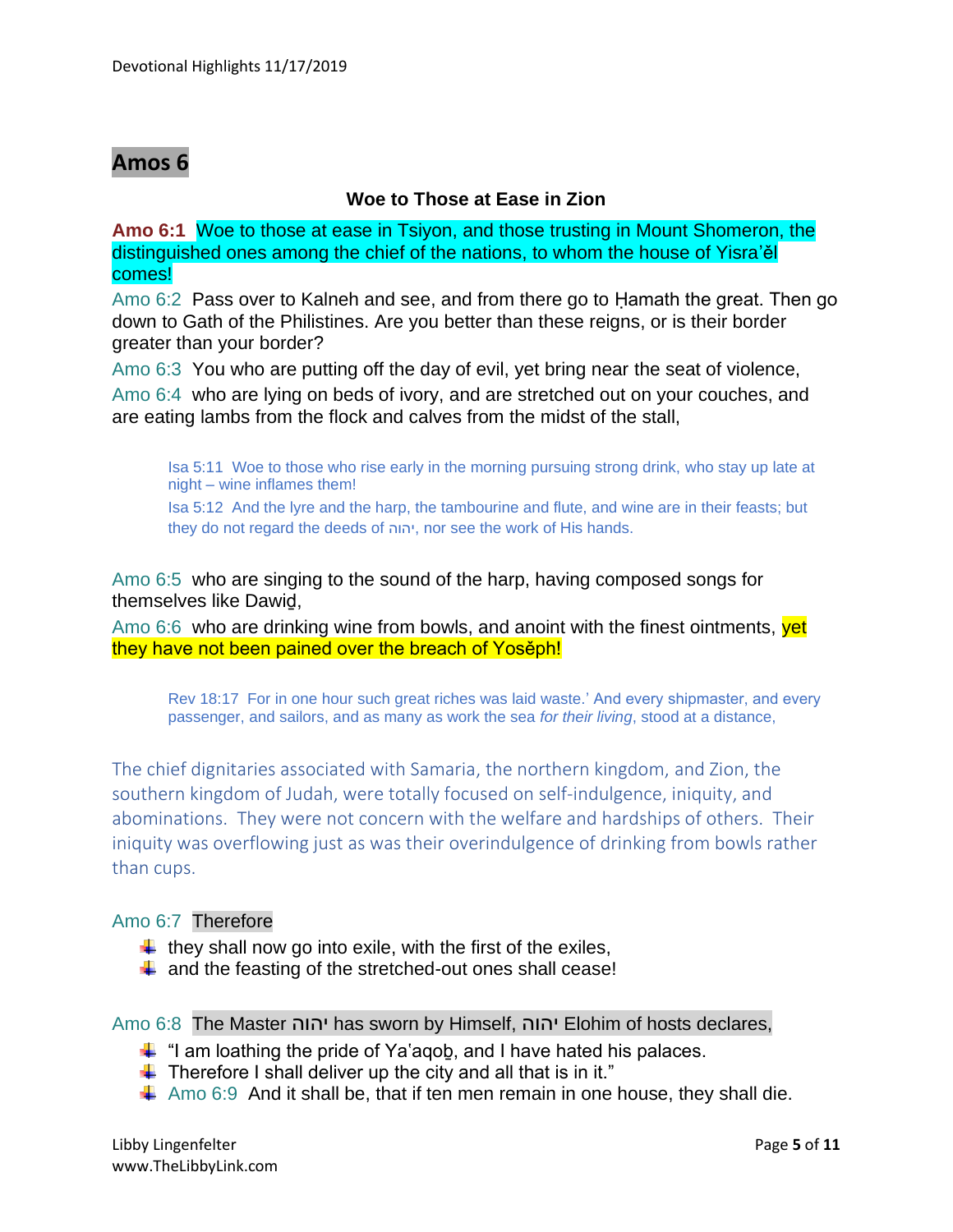$\downarrow$  Amo 6:10 And if an uncle, or his undertaker, brings the remains out of the house, he shall say to one inside the house, "Is anyone with you?" and he says, "No," then he shall say, "Hush!" For we have not remembered the Name of יהוה!

Amo 6:11 For look, יהוה is commanding, and He shall strike the great house with breaches, and the little house with clefts.

Amo 6:12 Do horses run on a rock? Does one plough it with oxen? For you have turned right-ruling into poison, and the fruit of righteousness into wormwood,

Hab 1:3 Why do You show me wickedness, and cause me to see perversity? For ruin and violence are before me. And there is strife, and contention arises. Hab 1:4 Therefore the Torah ceases, and right-ruling never goes forth. For the wrong hem in the righteous, so that right-ruling comes out twisted.

#### Amo 6:13 you who are rejoicing over a matter of naught, who say, "Have we not taken" horns for ourselves by our own strength?"

Zep 3:11 "In that day you shall not be put to shame for any of your deeds in which you have transgressed against Me, for then I shall remove from your midst your proud exulting ones, and you shall no more be haughty in My set-apart mountain.

----------------------

Rev 11:7 And when they have ended their witness, the beast coming up out of the pit of the deep shall fight against them, and overcome them, and kill them,

Rev 11:8 and their dead bodies *lie* in the street of the great city which spiritually is called Sedom and Mitsrayim, where also our Master was impaled,

Rev 11:9 and some of the peoples and tribes and tongues and nations see their dead bodies for three and a half days, and not allow their dead bodies to be placed into tombs,

Rev 11:10 and those dwelling on the earth rejoice over them and exult. And they shall send gifts to each other, because these two prophets tortured those dwelling on the earth.

Amo 6:14 "For look, I am raising up a nation against you, O house of Yisra'ěl," declares יהוה Elohim of hosts, "and they shall oppress you from the entrance of Ḥamath to the wadi Araḇah."

#### **F. B. Meyer's summary of Amos 6:1-14 "WOE TO THEM THAT ARE AT EASE IN ZION!"**

Zion is included with Samaria in this prophecy and the nobles are especially condemned for their drunkenness, gluttony, and insolence. The prophet quotes the example of great neighboring peoples as a warning that the abuse of God's good gifts leads to their withdrawal. Calneh on the Tigris, and Hamath, had fallen before Assyria; Gath, also, had been recently overwhelmed-how unlikely, therefore, that Israel, eaten through by extravagance and luxury, could endure. National dissolution is not far away, when palaces are filled with riot while the poor rot in neglect. It was thus that Joseph's brethren ate their food at the pit's mouth, while Joseph lay beneath. Many professing Christians are similarly "at ease," indifferent to their brother's woe.

The greatness of approaching judgment is illustrated by a simple incident. A household of eleven is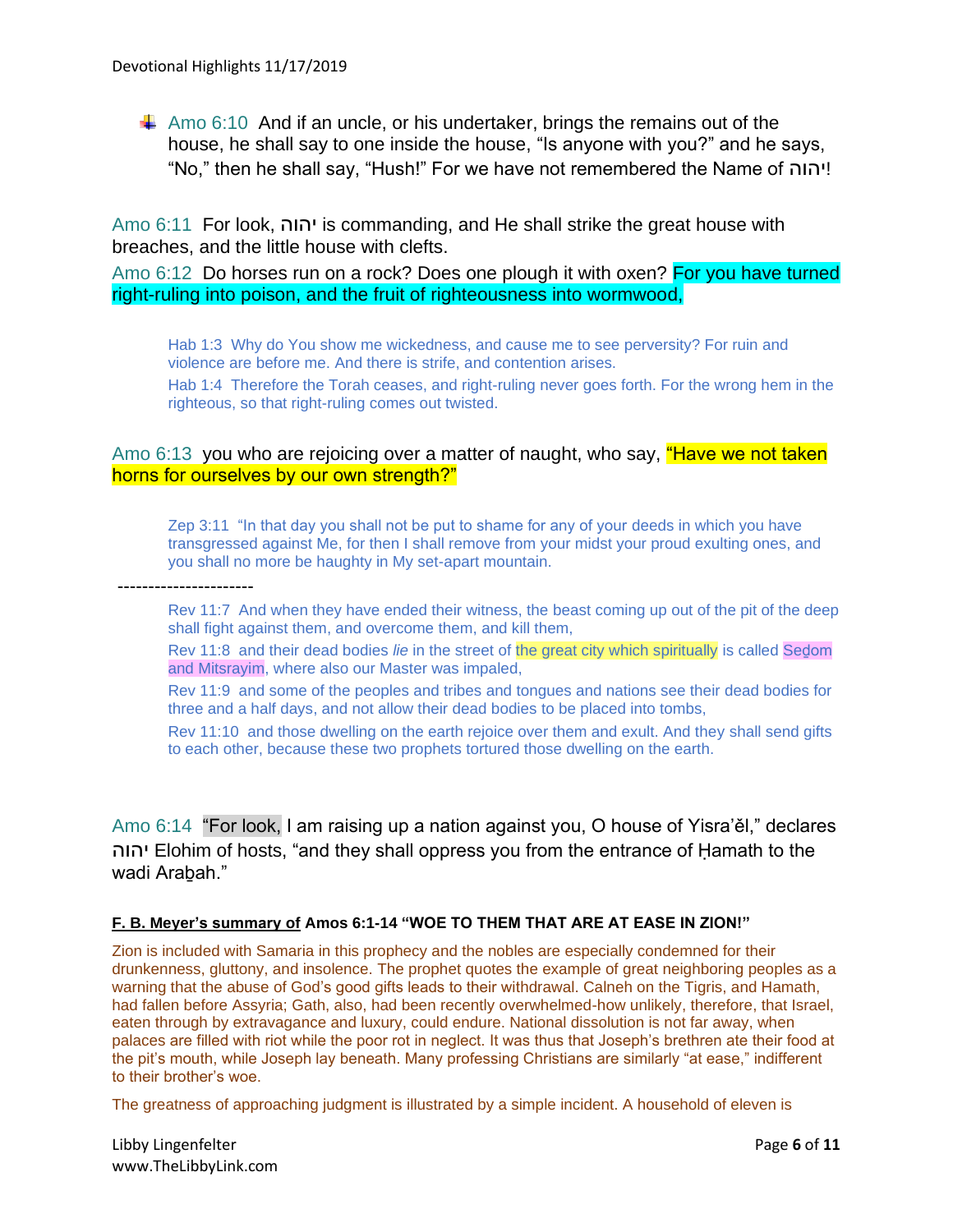smitten by plague; ten die, one only survives. So great has been the mortality that no nearer relative than an uncle is left to carry out the dead for cremation; and when the matter of a funeral service is broached, the suggestion is instantly met by the remark, "Those old customs cannot be observed amid the stress of such a time; we do not now mention God's name." Funeral rites would pass out of use. God's dealings with His people had been as useless as plowing rocks would be.

# **Hebrews 12**

The author in Hebrews 12 encourages the audience NOT to grow weary; be strengthen and do what is right and loving. Receive His discipline gladly because He disciplines those He loves for good and not for evil. He is the Perfecter of our faith. Discipline is like pruning; it may hurt and not be pleasant; but in the end, much fruit is produced. Stand firm; don't turn back; run the race with patient endurance.

#### **Yahusha, Founder and Perfecter of Our Faith**

**Heb 12:1** We too, then, having so great a cloud of witnesses all around us, let us lay aside every weight and the sin which so easily entangles us, and let us run with endurance the race set before us,

Heb 12:2 looking to the Prince and Perfecter of our belief, יהושע, who for the joy that was set before Him endured the stake, having despised the shame, and sat down at the right hand of the throne of Elohim.

#### **Do Not Grow Weary**

Heb 12:3 For consider Him who endured such opposition from sinners against Himself, lest you become weary and faint in your lives.

Heb 12:4 You have not yet resisted unto blood, striving against sin.

Heb 12:5 And you have forgotten the appeal which speaks to you as to sons, **"My son, do not despise the discipline of יהוה, nor faint when you are reproved by Him,**

Heb 12:6 **for whom יהוה loves, He disciplines, and flogs every son whom He receives."** Pro\_3:11-12.

Heb 12:7 If you endure discipline, Elohim is treating you as sons. For what son is there whom a father does not discipline?

Heb 12:8 But if you are without discipline, of which all have become sharers, then you are illegitimate and not sons.

Heb 12:9 Moreover, we indeed had fathers of our flesh disciplining us, and we paid them respect. Shall we not much rather be subject to the Father of spirits, and live?

Heb 12:10 For they indeed disciplined us for a few days as seemed best to them, but He does it for our profit, so that we might share His apartness.

Heb 12:11 And indeed, no discipline seems pleasant at the time, but grievous, but afterward it yields the peaceable fruit of righteousness to those who have been trained by it.<sup>a</sup> Footnote: aSee also Deu\_8:2.

Heb 12:12 So, **strengthen the hands which hang down and the weak knees, <sup>Isa\_35:3</sup>.** Heb 12:13 and make straight paths for your feet, lest the lame be turned aside, but instead, to be healed.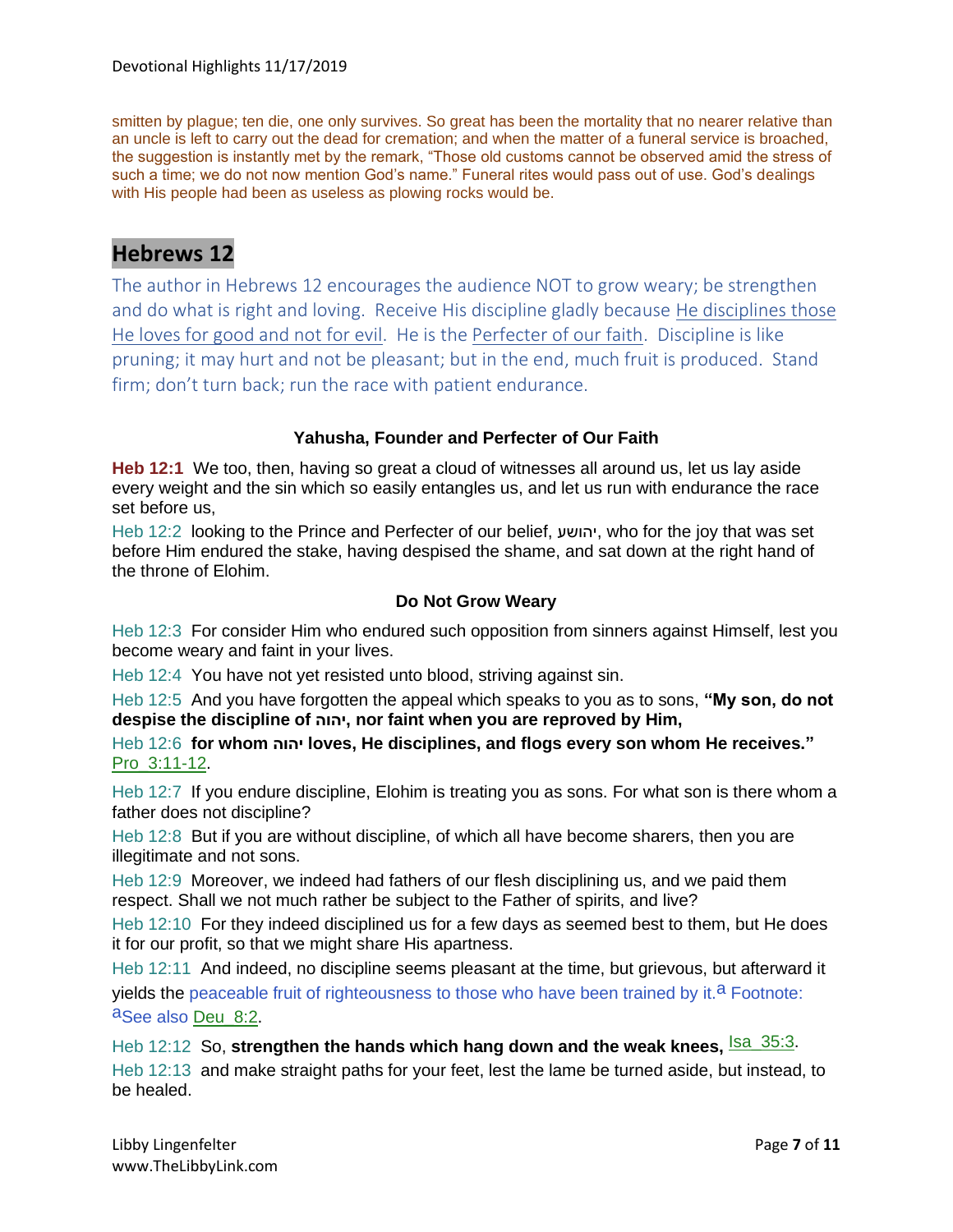Heb 12:14 Pursue peace with all, and *pursue* apartness without which no one shall see the Master.

Heb 12:15 See to it that no one falls short of the favour of Elohim, that no root of bitterness springing up causes trouble, by which many become defiled,

Heb 12:16 lest there be anyone who whores, or profane one, like Ěsaw, who for a single meal sold his birthright.<sup>b</sup> Footnote: <sup>b</sup> Gen\_25:32-33.

Heb 12:17 For you know that afterward, when he wished to inherit the blessing, he was rejected, for he found no place for repentance, though he sought it with tears.

#### **A Kingdom That Cannot Be Shaken**

Heb 12:18 For you have not drawn near to a mountain touched and scorched with fire, and to blackness, and darkness and storm,

Heb 12:19 and a sound of a trumpet, and a voice of words, so that those who heard it begged that no further Word should be spoken to them,  $c^C$  Footnote:  $c^C$ See Exo 20:19.

Heb 12:20 for they could not bear what was commanded, **"If even a beast touches the mountain, it shall be stoned or shot through with an arrow."** Exo\_19:12.

Heb 12:21 And so fearsome was the sight that Mosheh said, **"I exceedingly fear and tremble."** Deu\_9:19.

#### Heb 12:22 **But you have drawn near to Mount Tsiyon and to the city of the living Elohim, to the heavenly Yerushalayim, to myriads of messengers,**

Heb 12:23 to the entire gathering and assembly of the first-born having been enrolled in heaven, and to Elohim the Judge of all, and to the spirits of righteous men made perfect,

Heb 12:24 and **to** יהושע **the Mediatord of a new covenant, and to the blood of sprinkling which speaks better than** *the blood* **of Hebel.** Footnote: <sup>d</sup>See Heb 8:6.

Heb 12:25 Take heed not to refuse the One speaking. For if those did not escape who refused the warning on earth, much less we who turn away from Him from heaven,

Heb 12:26 whose voice shook the earth then, but now He has promised, saying, **"Yet once more I shake not only the earth, but also the heaven."** Hag 2:6.

Heb 12:27 And this, **"Yet once more,"** makes clear the removal of what is shaken – as having been made – so that the unshaken *matters* might remain.

Heb 12:28 Therefore, receiving an unshakeable reign, let us hold the favour, through which we serve Elohim pleasingly with reverence and awe,

Heb 12:29 for indeed, our **Elohim is a consuming fire.** Deu\_4:24.

Hebrews 12:29 also makes us study more closely Joel 2:3:

Joe 2:3 Ahead of them a fire has consumed, and behind them a flame burns. Before them the land is like the Garden of Ěḏen, and behind them a desert waste. And from them there is no escape.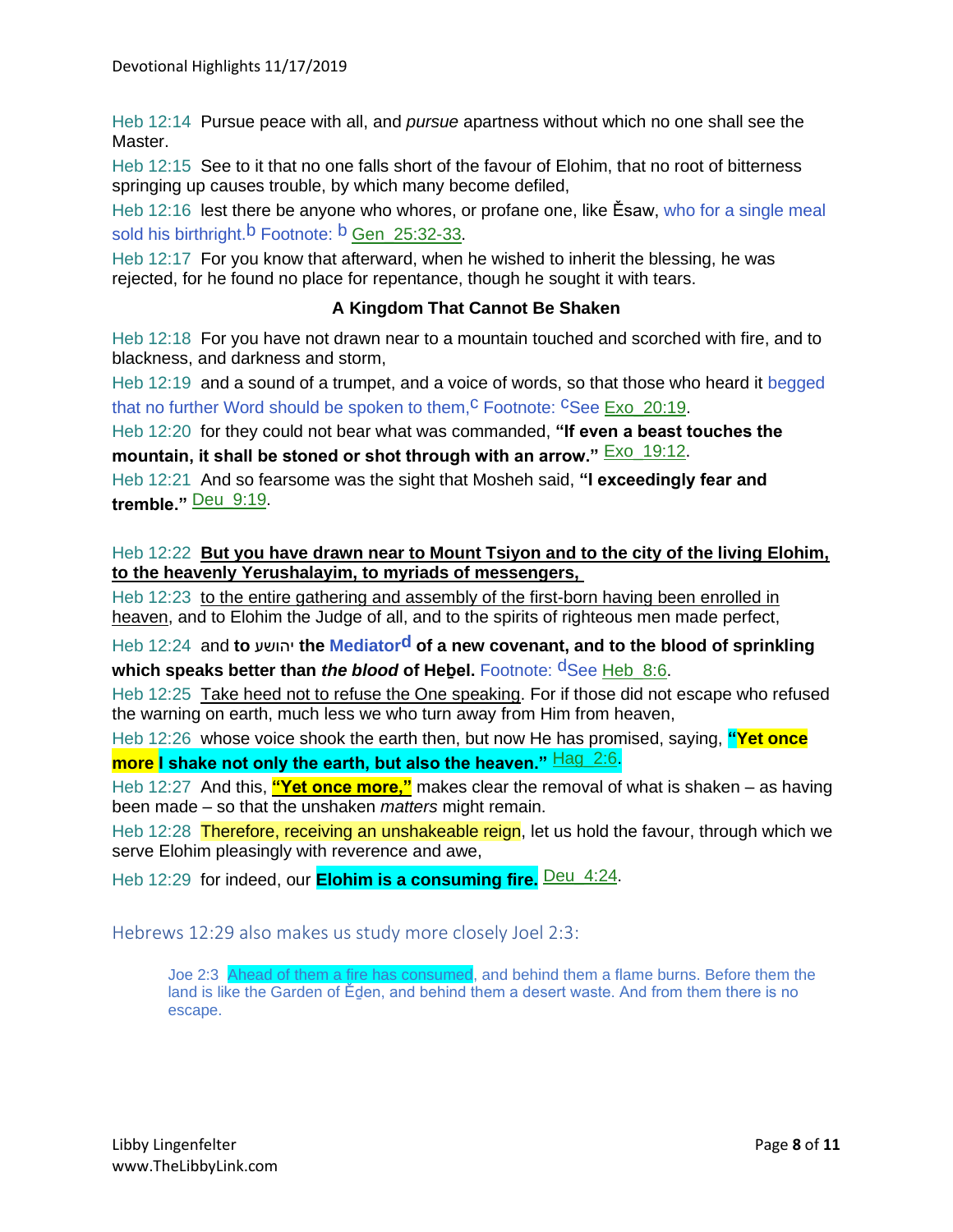# **Luke 1:39-80**

After Gabriel delivers the message to Mary, Mary goes with haste to the house of Zechariah and Elizabeth. She greets Elizabeth and the baby in Elizabeth's womb leaps. Elizabeth is filled with the Ruach HaKodesh and speaks blessings and prophecy.

### **Mary Visits Elizabeth**

Luk 1:39 And Miryam arose in those days and went into the hill country with haste, to a city of Yehuḏah,

Luk 1:40 and entered into the house of Zekaryah and greeted Elisheba.

Luk 1:41 And it came to be, when Elisheba heard the greeting of Miryam, that the baby leaped in her womb. And Elisheba was filled with the Set-apart Spirit.

Luk 1:42 and called out with a loud voice and said, "Blessed are you among women, and blessed is the fruit of your womb!

Luk 1:43 "And who am I, that the mother of my Master should come to me?

Luk 1:44 "For look, when the sound of your greeting came to my ears, the baby in my womb leaped for joy.

Luk 1:45 "Blessed is she who believed, for that which יהוה has said to her shall be accomplished!"

### **Mary's Song of Praise: The Magnificat**

Luk 1:46 And Miryam said, "My being makes יהוה great,

Luk 1:47 and my spirit has rejoiced in Elohim my Saviour.

Luk 1:48 "Because He looked on the humiliation of His female servant. For look, from now on all generations shall call me blessed.<sup>C</sup> Footnote: <sup>C</sup>Also see 1Sa\_1:11, 1Sa\_2:1.

Luk 1:49 "For He who is mighty has done wonders for me, and set-apart is His Name.<sup>d</sup> Footnote: dAlso see Psa\_111:9.

Then we rejoice as we read the song that comes from the Mary's overflow of blessing.

### Luk 1:50 **"And His compassion is from generation to generation, to those who fear Him.** Psa\_103:17.

Luk 1:51 "He did mightily with His arm; He scattered the proud in the thought of their hearts.

Luk 1:52 "He brought down rulers from their thrones, and exalted the lowly.

Luk 1:53 "He has filled the hungry with good *items*, **Psa\_107:9** and the rich He has sent away empty.

Luk 1:54 "He sustained Yisra'ěl, His servant, in remembrance of His compassion,

Luk 1:55 as He spoke to our fathers, to Abraham and to his seed, forever."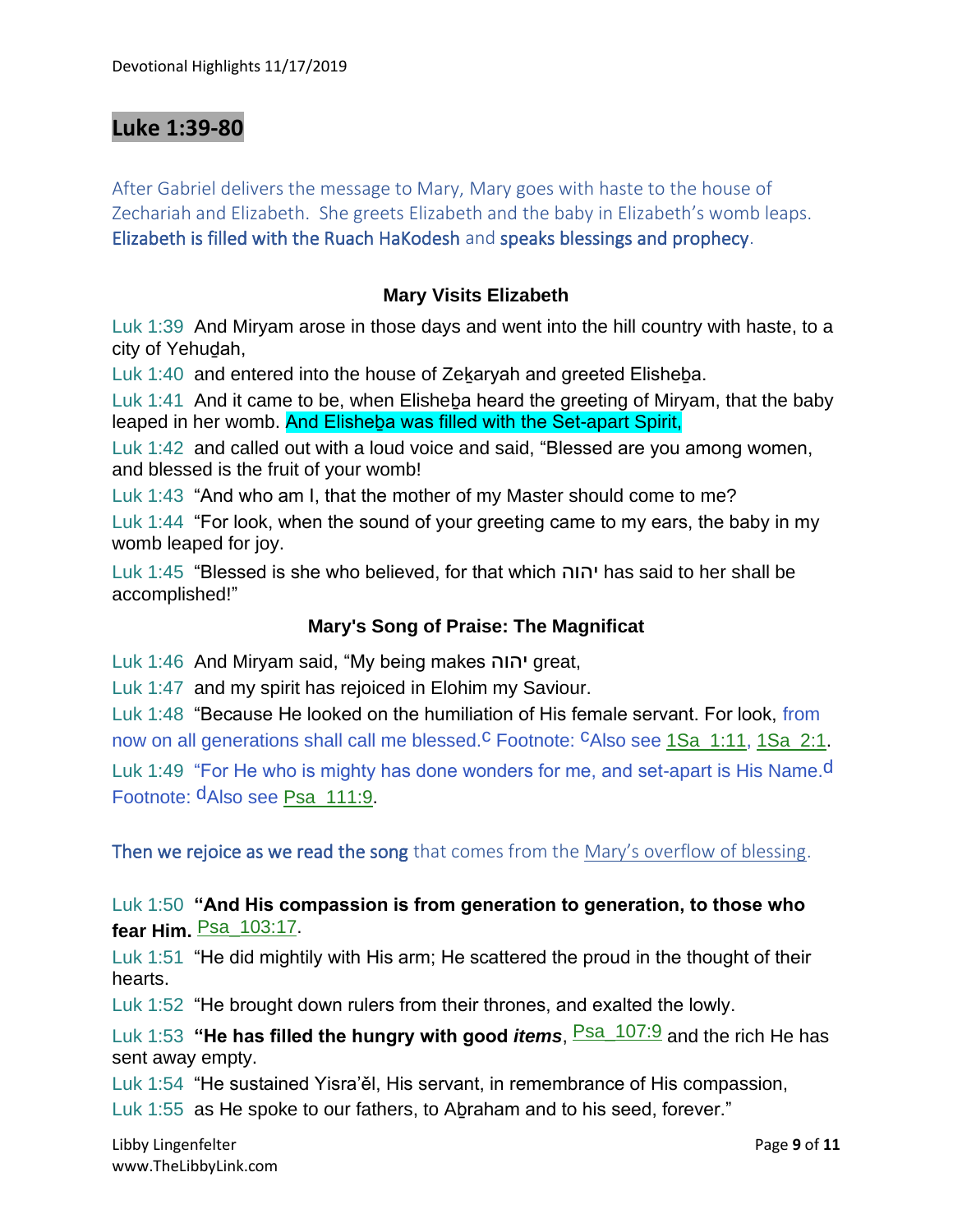Luk 1:56 And Miryam stayed with her about three months, and returned to her home.

## **The Birth of John the Baptist**

Luk 1:57 And the time was filled for Elisheḇa to give birth, and she bore a son.

Luk 1:58 And her neighbours and relatives heard how יהוה had shown great compassion to her, and they rejoiced with her.

Luk 1:59 And it came to be, on the eighth day, that they came to circumcise the child. And they were calling him by the name of his father, Zekaryah.

Luk 1:60 And his mother answering, said, "Not so, but he shall be called Yoḥanan."

Luk 1:61 And they said to her, "There is no one among your relatives who is called by this name."

Luk 1:62 Then they motioned to his father, what he would like him to be called.

Luk 1:63 And having asked for a writing tablet, he wrote, saying, "Yoḥanan is his name." And they all marvelled.

Luk 1:64 And **at once his mouth was opened and his tongue loosed, and he was speaking, praising Elohim.**

Luk 1:65 And fear came on all those dwelling around them, and all these matters were spoken of in all the hill country of Yehuḏah.

Luk 1:66 And all who heard them kept them in their hearts, saying, "What then shall this child be?" And the hand of יהוה was with him.

Both Elizabeth and Zechariah knew his name would be John as told to Zechariah by Gabriel. This was a special son. John, the Immerser, and was filled with the Ruach HaKodesh even in the womb and…

Luk 1:17 "And he shall go before Him in the spirit and power of Ěliyahu, **'to turn the hearts of the fathers to the children,'** Mal\_4:6 and the disobedient to the insight of the righteous, to make ready a people prepared for יהוה."

Then we see Zechariah filled with the Set-apart Spirit, the Ruach HaKodesh, and he too prophesies. Take pause and drink in this beautiful prophecy and note this portion...

Luk 1:72 to show compassion toward our fathers and **to remember His set-apart covenant,** Luk 1:73 **an oath which He swore to our father Aḇraham**:

Luk 1:74 to give to us, being delivered from the hand of our enemies, to serve Him without fear, Luk 1:75 **in set-apartness and righteousness before Him all the days of our life**. (emphasis mine

Luk 1:76 "And you, child, shall be called prophet of the Most High, for you shall **go before the face of יהוה to prepare His ways,**f Mal\_3:1. Footnote: f Isa\_40:3, Joh\_1:23.

# **Zechariah's Prophecy**

----------------------------------